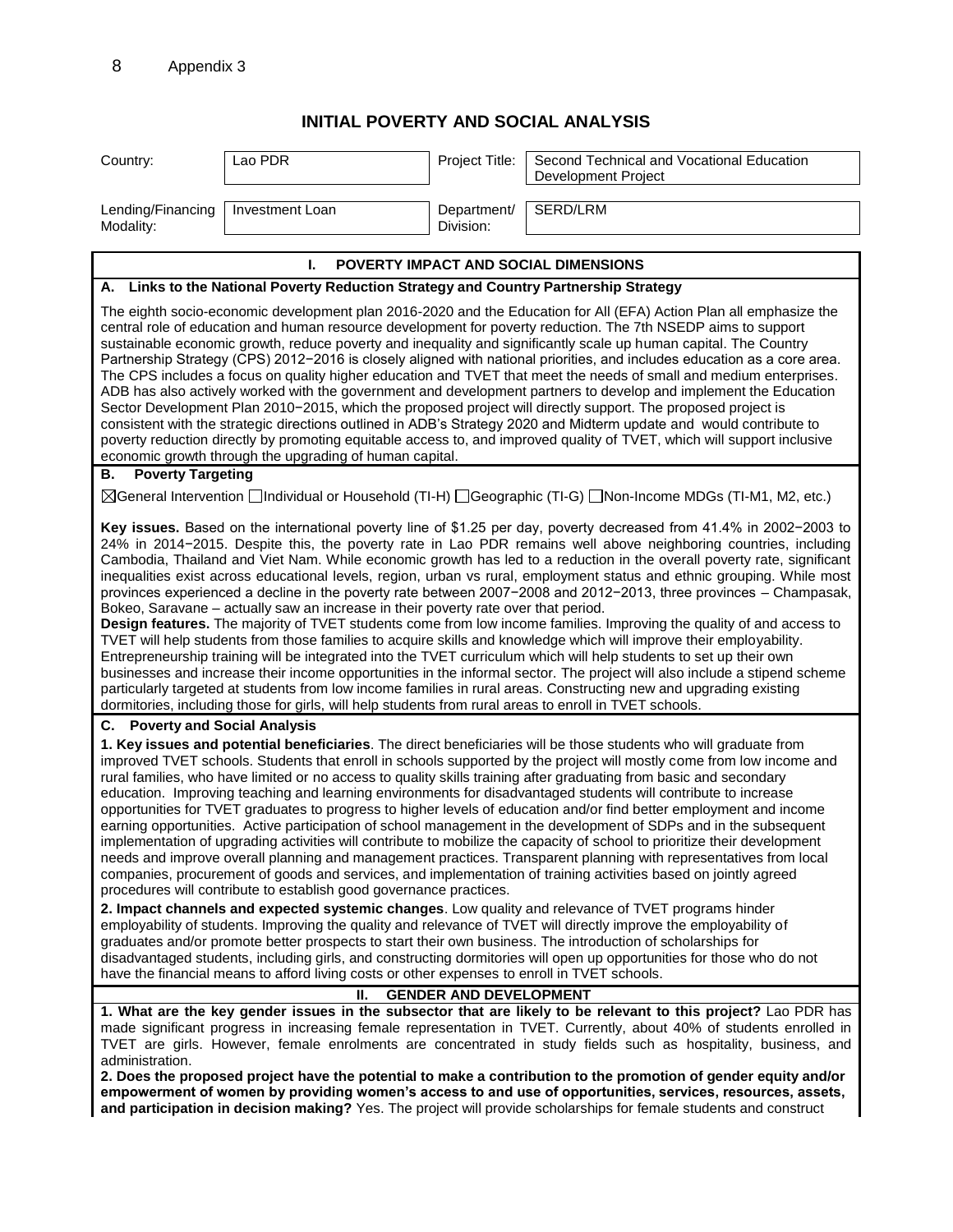dormitories for girls to help lift TVET female enrolment rates. The Project will also review and revise curriculum and learning materials to avoid gender stereotypes. The TVET social marketing campaign will particularly focus on girls to encourage them to enroll in TVET institutions. A gender action plan will be prepared during the PPTA.

**3. Could the proposed project have an adverse impact on women and/or girls or widen gender inequality?** No. The project will increase opportunities for girls and women. The EA will ensure that agreed gender actions are incorporated in the design and carried through during project implementation.

**4. Indicate the intended gender mainstreaming category:** EGM (effective gender mainstreaming)

| <b>PARTICIPATION AND EMPOWERMENT</b><br>III.                                                                                                                                                                                                                                                                                                                                                                                                                                                                                                                 |  |  |  |  |  |  |
|--------------------------------------------------------------------------------------------------------------------------------------------------------------------------------------------------------------------------------------------------------------------------------------------------------------------------------------------------------------------------------------------------------------------------------------------------------------------------------------------------------------------------------------------------------------|--|--|--|--|--|--|
| 1. Who are the main stakeholders of the project, including beneficiaries and negatively affected people? Identify how they<br>will participate in the project design.                                                                                                                                                                                                                                                                                                                                                                                        |  |  |  |  |  |  |
| The main stakeholders are students, teachers, school managements, representatives from companies and business<br>communities, and staff of the MOES. All stakeholders will be consulted throughout project design. Workshops with school<br>managements and teachers will be conducted in Vientiane. The project preparatory team will also conduct school visits.<br>Development partners in particular GIZ, KfW, and the development agencies of Switzerland and Luxembourg will be<br>consulted to ensure harmonized coordination of development efforts. |  |  |  |  |  |  |
| 2. How can the project contribute (in a systemic way) to engaging and empowering stakeholders and beneficiaries,<br>particularly, the poor, vulnerable and excluded groups? What issues in the project design require participation of the poor<br>and excluded?                                                                                                                                                                                                                                                                                             |  |  |  |  |  |  |
| The joint preparation of school development plans will create ownership over resources as they will have a say on the<br>utilization of the project resources. The stipend scheme will ensure the inclusion of poor and vulnerable groups                                                                                                                                                                                                                                                                                                                    |  |  |  |  |  |  |
| 3. What are the key, active, and relevant civil society organizations in the project area? What is the level of civil society<br>organization participation in the project design?                                                                                                                                                                                                                                                                                                                                                                           |  |  |  |  |  |  |
| $\boxtimes$ (M) Information generation and sharing<br>⊠(L) Collaboration<br>$\boxtimes$ (M) Consultation<br>$\square(\mathbf{N})$ Partnership                                                                                                                                                                                                                                                                                                                                                                                                                |  |  |  |  |  |  |
| 4. Are there issues during project design for which participation of the poor and excluded is important? What are they and<br>how shall they be addressed? $\boxtimes$ Yes<br>$\Box$ No The PPTA consultants will hold consultations with the poor (including<br>in conflict-affected areas) and CSOs, to validate completed analysis using national surveys and other data.                                                                                                                                                                                 |  |  |  |  |  |  |
| <b>SOCIAL SAFEGUARDS</b><br>IV.                                                                                                                                                                                                                                                                                                                                                                                                                                                                                                                              |  |  |  |  |  |  |
| $\overline{A}$<br>$\boxtimes$ B<br>A. Involuntary Resettlement Category [<br>$\Box$ $c$<br>$\Box$ FI                                                                                                                                                                                                                                                                                                                                                                                                                                                         |  |  |  |  |  |  |
| 1. Does the project have the potential to involve involuntary land acquisition resulting in physical and economic<br>displacement? $\Box$ Yes<br>All construction and expansion of facilities will be undertaken at existing<br>No<br>$\boxtimes$<br>government-owned sites.                                                                                                                                                                                                                                                                                 |  |  |  |  |  |  |
| 2. What action plan is required to address involuntary resettlement as part of the PPTA or due diligence process?                                                                                                                                                                                                                                                                                                                                                                                                                                            |  |  |  |  |  |  |
| $\Box$ Resettlement framework<br>$\Box$ Social impact matrix<br>$\Box$ Resettlement plan                                                                                                                                                                                                                                                                                                                                                                                                                                                                     |  |  |  |  |  |  |
| $\boxtimes$ None<br>□ Environmental and social management system arrangement                                                                                                                                                                                                                                                                                                                                                                                                                                                                                 |  |  |  |  |  |  |
| <b>B. Indigenous Peoples Category</b> □ A ⊠ B □ C □ FI                                                                                                                                                                                                                                                                                                                                                                                                                                                                                                       |  |  |  |  |  |  |
| 1. Does the proposed project have the potential to directly or indirectly affect the dignity, human rights, livelihood<br>systems, or culture of indigenous peoples? Yes<br>X No                                                                                                                                                                                                                                                                                                                                                                             |  |  |  |  |  |  |
| 2. Does it affect the territories or natural and cultural resources indigenous peoples own, use, occupy, or claim, as their<br>ancestral domain? $\Box$ Yes<br>$\boxtimes$ No                                                                                                                                                                                                                                                                                                                                                                                |  |  |  |  |  |  |
| 3. Will the project require broad community support of affected indigenous communities? No.<br>4. What action plan is required to address risks to indigenous peoples as part of the PPTA or due diligence process?<br>$\Box$ Indigenous peoples plan $\Box$ Indigenous peoples planning framework $\Box$ Social Impact matrix<br>Environmental and social management system arrangement<br>$\boxtimes$ None                                                                                                                                                 |  |  |  |  |  |  |
| V.<br>OTHER SOCIAL ISSUES AND RISKS                                                                                                                                                                                                                                                                                                                                                                                                                                                                                                                          |  |  |  |  |  |  |
| 1. What other social issues and risks should be considered in the project design?                                                                                                                                                                                                                                                                                                                                                                                                                                                                            |  |  |  |  |  |  |
| $\boxtimes$ Creating decent jobs and employment $\Box$ Adhering to core labor standards<br>$\Box$ Labor retrenchment<br>Spread of communicable diseases, including HIV/AIDS $\Box$ Increase in human trafficking $\Box$ Affordability<br>$\Box$ Increase in unplanned migration $\Box$ Increase in vulnerability to natural disasters $\Box$ Creating political instability<br>Creating internal social conflicts<br>$\Box$ Others, please specify                                                                                                           |  |  |  |  |  |  |
| 2. How are these additional social issues and risks going to be addressed in the project design? The Project's impacts on<br>the above are expected to be positive (e.g., promoting better workforce outcomes, and increasing affordability of TVET).                                                                                                                                                                                                                                                                                                        |  |  |  |  |  |  |
| PPTA OR DUE DILIGENCE RESOURCE REQUIREMENT<br>VI.                                                                                                                                                                                                                                                                                                                                                                                                                                                                                                            |  |  |  |  |  |  |
| 1. Do the terms of reference for the PPTA (or other due diligence) contain key information needed to be gathered during<br>PPTA or due diligence process to better analyze (i) poverty and social impact; (ii) gender impact, (iii) participation                                                                                                                                                                                                                                                                                                            |  |  |  |  |  |  |